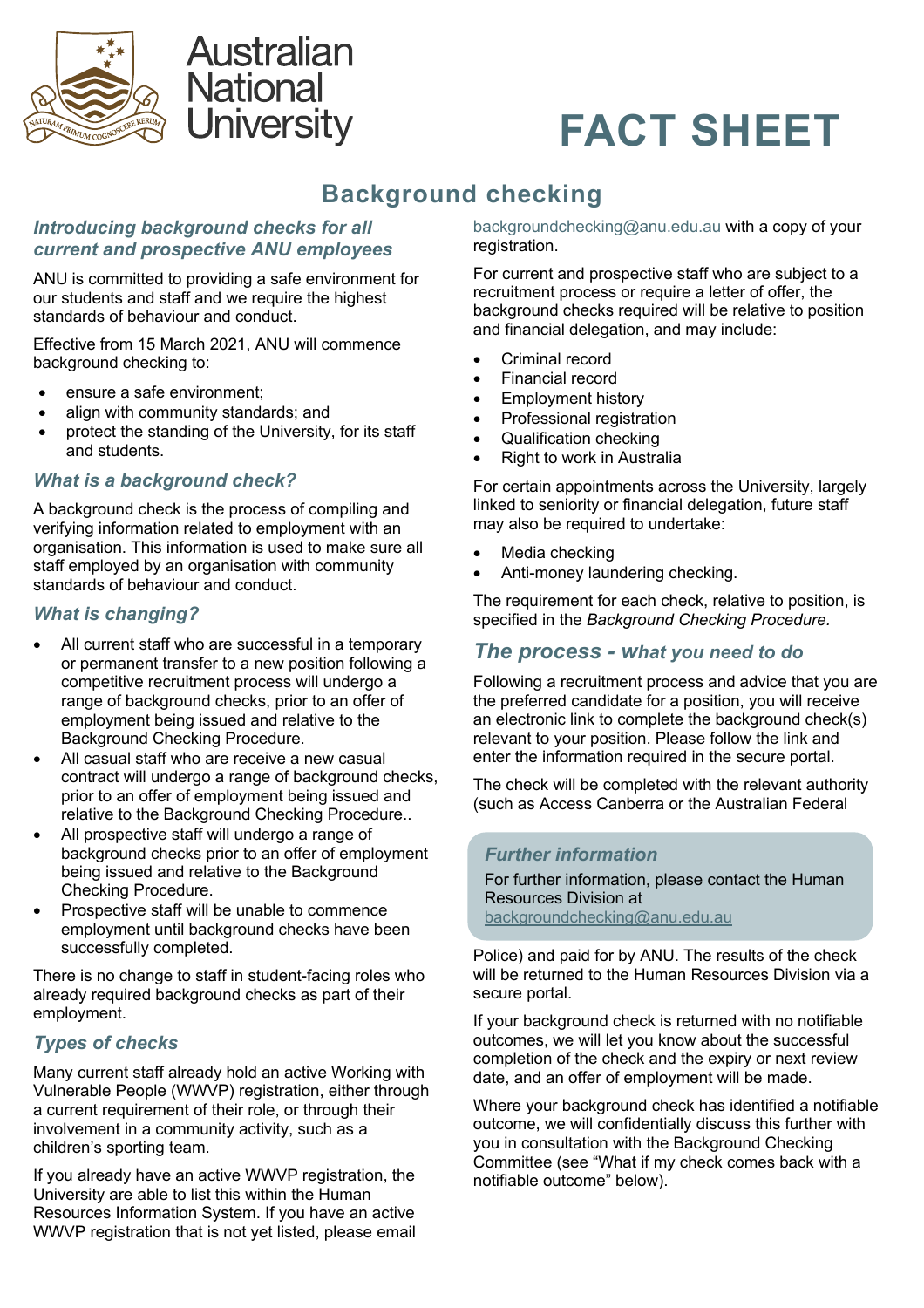#### **Why does the University require background checking?**

Background checks are common across most major Australian employers. This will bring the University in line with other sector leaders and employers outside of higher education. The University is committed to providing a safe environment for all students and staff. By completing background checking, the University can be assured we have a safe environment.

### **What types of things are the University looking for?**

Anything which could significantly affect staff and student safety on campus. Typically, this could be an offence that has been determined in court by the Australian judiciary system and directly impacts campus safety, or a staff member's ability to perform the inherent duties of their role.

The University understands that a number of notifiable offences may not affect campus safety or may not be relevant to a staff member's ability to perform their role.

#### **What offences would disqualify me from passing a background or WWVP Check?**

Examples of disqualifying offences include murder, homicide, acts intended on causing injury, sexual assault and related offences, abduction, harassment, dangerous or negligent acts, fraud and deception, and drug offences.

It does not include offences such as minor traffic infringements.

#### **What happens if my check comes back with a notifiable outcome?**

The Background Checking Committee will review the outcome and make a recommendation.

For offences which are not relevant to a staff member's role or do not affect campus safety, it is likely that no further action will be required.

For notifiable outcomes which affect campus safety, the management outcome may vary, depending on the reported offence and the staff member's main duties.

Where possible, the University will make all necessary steps to manage any outcomes, with least disruption to the staff member and the work area, whilst maintaining confidentiality.

#### **How often are checks required?**

This will depend on the type of check and whether it has an expiry date. The most common type of check is the WWVP, which is valid for two to five years depending on the location of the campus you work on.

#### **Do I have to complete any background checks?**

Yes. All current staff are required to complete a WWVP as part of their employment.

All future staff will be required to complete a range of checks, relative to their letter of offer.

#### **Can I make a disclosure prior to undergoing a background check?**

Yes, if you would prefer to discuss your situation with a senior member of the Human Resources Division, you can make a voluntary disclosure to backgroundchecking@anu.edu.au and it will be confidentially received and reviewed by the Background Checking Committee.

#### **What if I don't want to undergo a background check?**

The University requires all staff to complete mandatory checks under the Background Checking Procedure.

If a staff member refuses to complete a check, the Human Resources Division will work with them to address any potential concerns.

Should this not result in a positive outcome, further consultation would occur with the aim of resolving the matter within the University's current staffing framework.

Prospective staff must undergo background checking prior to receiving an offer of employment.

#### **I have reservations around the security and privacy of my information. Who is issuing the electronic link for my background check?**

The University has engaged MakeSure, a National thirdparty provider who will manage the completion of all background checks. The Human Resources Division will allocate checks to staff members through MakeSure's online portal.

The University has completed a Privacy Impact Assessment of the MakeSure system to ensure it meets the security and privacy of information requirements. MakeSure has been approved for use by the University's Chief Information Security Officer and Chief Privacy Officer.

Further information on MakeSure's security and privacy can be found here.

#### **Where will my personal information be stored?**

All information will be managed in accordance with the Privacy Act 1988. The University will place certificates of completed checks on a staff members personnel file, and MakeSure will destroy all records as defined within the Act.

#### **Do I have to undertake additional checks if I move positions within the University?**

Your WWVP check is relevant for all positions within the University. You may be required to undertake additional checks such as professional registration or qualifications checking if your new position requires these types of checks.

#### **How long do background checks take to be completed?**

It varies depending on the type of check and the individual's history, however for the WWVP the average